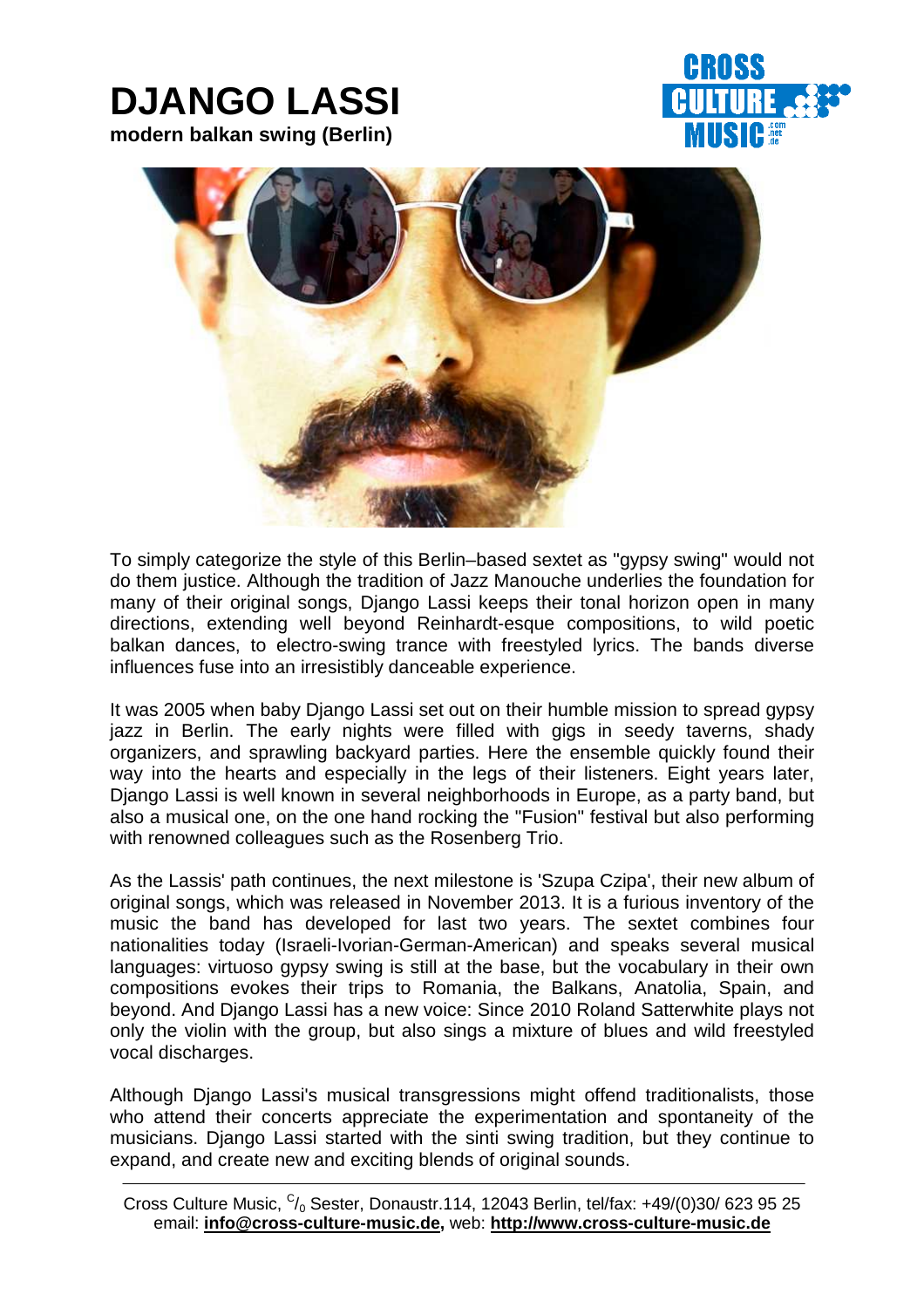## **DJANGO LASSI modern balkan swing (Berlin)**





## **musicians**

**Yassir Hamdan:** rhythm guitar, vocals **Roland Satterwhite:** violin, vocals **Laurin Habert:** clarinet **Laurent Humeau:** solo guitar **Der Klark:** double bass **Yatziv Caspi:** drums, percussion

**Special Guest: Jonas Müller:** trumpet

#### **press cuts**

"For their driving blend of jazz, swing and Balkan band Django Lassi is celebrated in Berlin's clubs." Berliner Zeitung from 12/3/2013

"It would almost be a reason to marry, if you'd know Django Lassi is playing at that wedding." Taz from 12/10/201

### **references** (extract):

München - ImportExport, Bachbett, Vogler Jazz Bar, Cafe Luitpold **•** Berlin - Bar Tausend, Supamolly, Zimmer 16, Fuchs und Elster, Sisyphos, Kaffee Burger, White Trash, Club Bassy, Festsaal Kreuzberg, Yorkschlösschen, Heimathafen Neukölln, Wintergarten, Champagnaria, Luft und Liebe Festival **•** Halle - Brohmers **•** Brandenburg - Labsaal **•** Lärz **-** Fusion Festival **•** Chemnitz - Jazz Festival **•** Balboa - Swing Camp **•** München - Swing and the City Festival

Cross Culture Music,  $C/0$  Sester, Donaustr.114, 12043 Berlin, tel/fax: +49/(0)30/ 623 95 25 email: **info@cross-culture-music.de,** web: **http://www.cross-culture-music.de**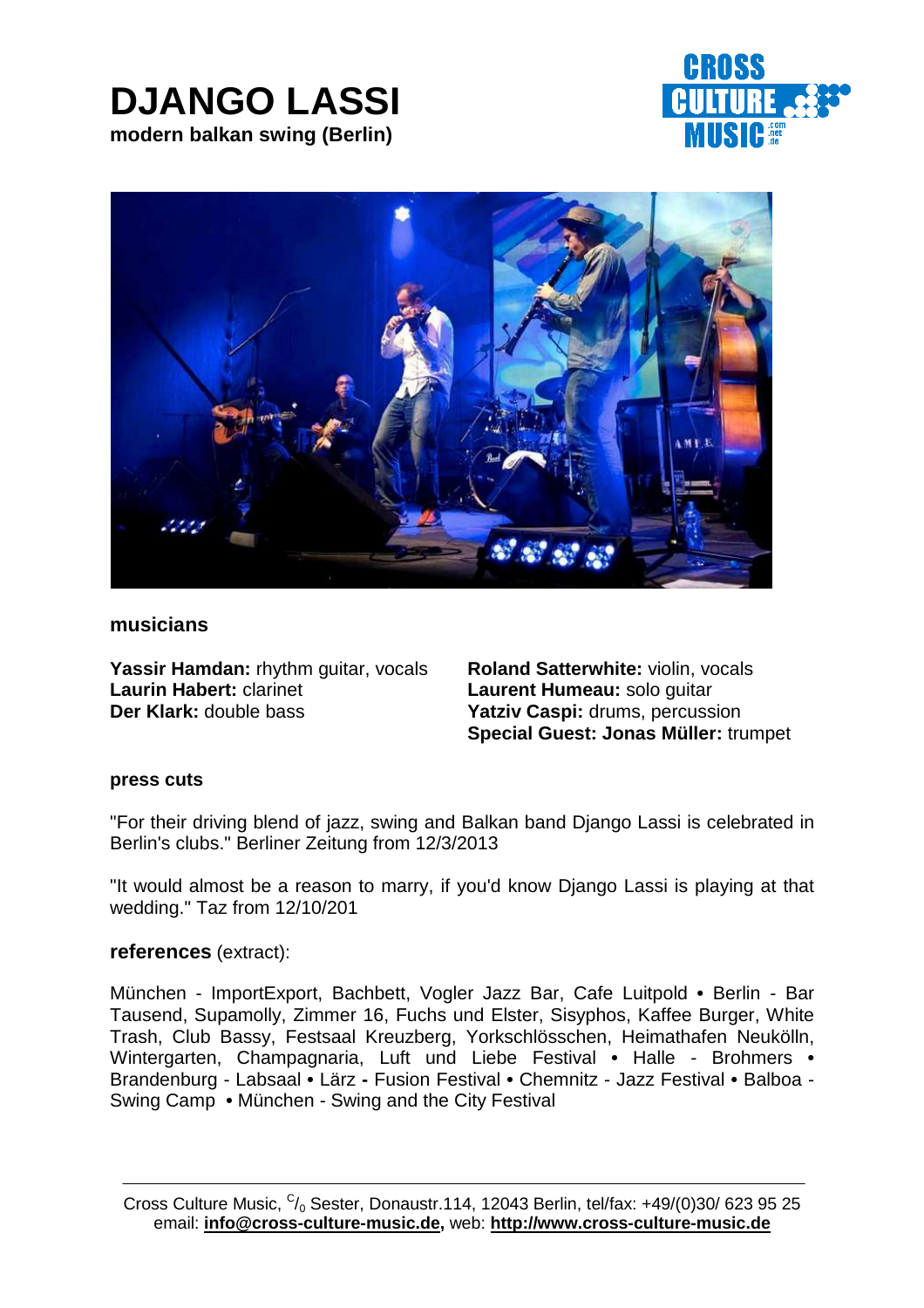



## **musicians biographies**

**Roland Satterwhite** - Born in British Columbia, Canada, Roland grew up in Seattle and moved after his studies to New York City. there he began to work as a biologist, but soon devoted himself entirely to music: as a singer, violinist, composer, and producer. So far he has released four albums with his own songs. Roland plays mainly improvised music, but works together with musicians from all different genres. Roland has lived in Berlin for 5 years. He plays regularly with Django Lassi, Konjaleo, as well as others.

**Yasir Abdulkadir Hamdan** - Born in Munich, his father is from former Yugoslavia, Eritrea, and his mother-Hungarian. After school, he toured several years with a professional theater in Germany and played in various bands. During that time he played the Electric bass, acoustic bass and guitar. In 1998 he studied acting in Bremen, through which he became acquainted with the music of Eastern Europe and Jazz Manouche. With these influences, his interest in composing grew. His compositions stretch boundaries in music and transcend any particular country or culture.

**Laurent Humeau** - A true talent from the Ivory Coast, Laurent is a young dynamic musician who has mastered many instruments, and participated in various music projects across Europe. From Balkan to Jazz Manouche to Dixieland, he presents his artistically rich profile in prestigious locations in Berlin and beyond. He switches from rapid guitar solos à la Django Reinhardt to the soprano saxophone to swing to Balkanbeats, with versatility and cool charm.

**Der Klark** - In reality named Christopher Schintlholzer, he plays the double bass. For more than 15 years he has played in various musical projects. Born in Cologne, but living and working in Berlin since 2000, Klark is a co-founder of Django Lassi. He is a versatile musician with a rich musical background, who established his name through numerous appearances and participations in different Rock/Pop- and jazz groups as an electric bass player, double bass player and electric guitarist, varied in style and confident in groove, Klark is a sought-after bassist.

Cross Culture Music,  $C/0$  Sester, Donaustr.114, 12043 Berlin, tel/fax: +49/(0)30/ 623 95 25 email: **info@cross-culture-music.de,** web: **http://www.cross-culture-music.de**